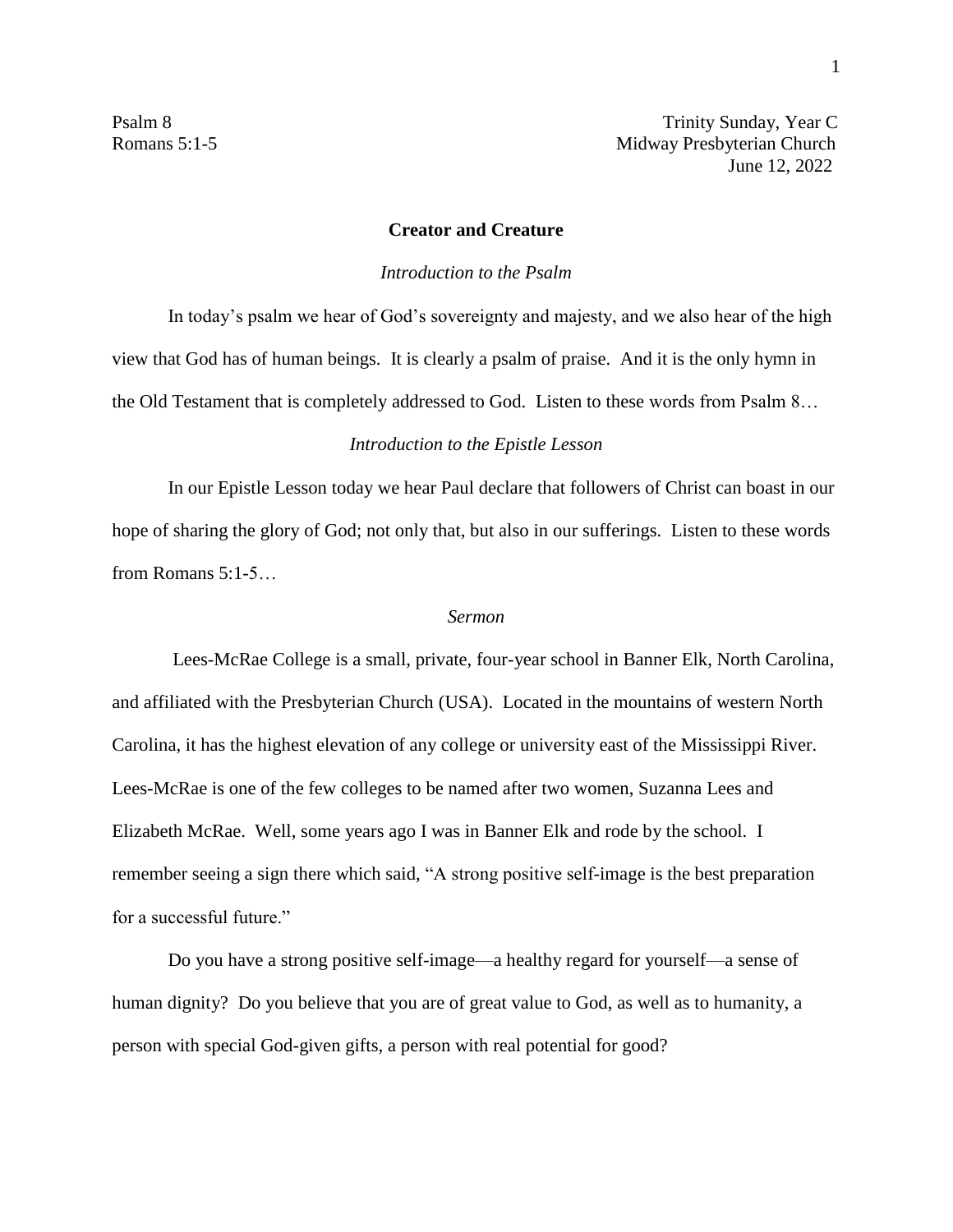The church has long preached the virtues of humility, self-denial, and self-sacrifice. The church has taught its adherents to avoid all forms of spiritual pride, selfishness, an overblown regard for one's own importance. And yes, humans are capable of doing inhumane things. Like shooting innocent school children in Uvalde, Texas, or destroying the country of Ukraine. And yes, we have all sinned and come short of the glory of God (Rom. 3:23). We have blurred that image of God in which we were created. But the church has sometimes over- played its hand, to the point where some people have been made to feel guilty—just for existing.

Of course, we want to avoid being puffed up with the deceit of pride—that sin listed first of the "Seven Deadly Sins." Pride is considered the original and most serious of those deadly sins, and the source from which the others arise. Proverbs notes that:

Pride goes before destruction, and a haughty spirit before a fall (16:18).

But isn't there also a different kind of pride? Isn't it also important that Christians feel good about themselves as human beings, as children of God, with a sense of dignity?

In reading the diaries of our spiritual ancestors—the Puritans—one often notes a morbid tendency to wallow in feelings of utter worthlessness. But there's a difference between conceit and self-regard. Yes, false pride is still sinful, but self-regard can be seen as a basic, even essential, component of spiritual health. It is the glad heart which will be most loving toward others.

In thinking of a healthy pride, consider a craftsman. Because the craftsman takes pride in his work, there is no reason to discount the value of his accomplishment. In fact, if we are having some remodeling done in our home, we would much prefer the work of a craftsman who takes pride in what he does, than that of one who does not. So it is with the Christian life; basic, positive feelings of self-regard and self-worth are vital to the good we would hope to accomplish.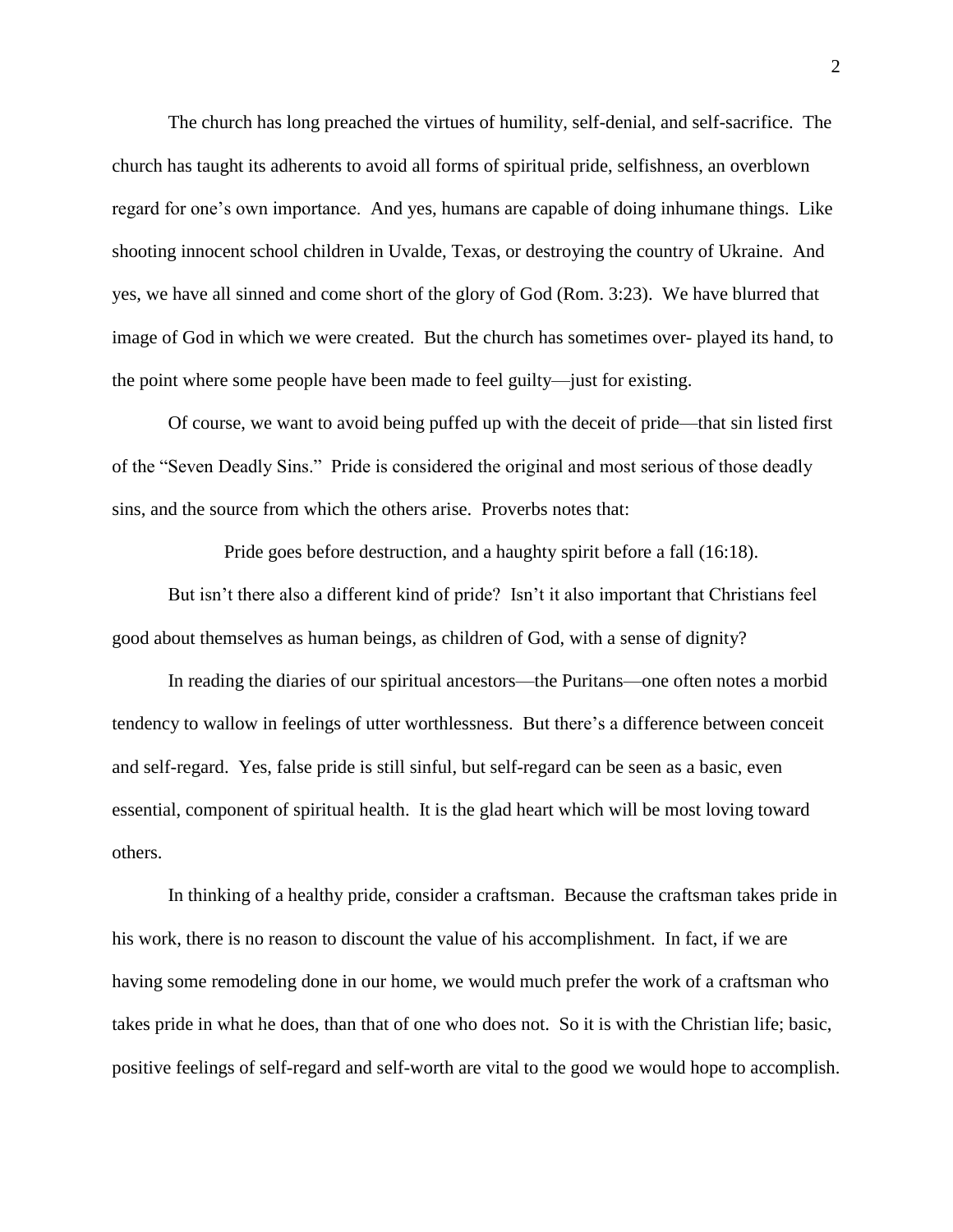The Apostle Paul said, "By the grace of God I am what I am" (1Cor. 15:10). Thereby did he combine humble reverence and joyful pride.

In the Gospels it is clear that Jesus denounced certain people like the Pharisees, who displayed an inflated sense of pride. "He has scattered the proud in the thoughts of their hearts." (Lk. 1:51b) But we also see that in story after story, Jesus sought to help people who had failed and seemed to have little sense of worth.

Recall his parable of the Prodigal Son (Lk. 15:11-32). Here was a young man who wasted himself and his inheritance in the far country. But when he came home, his father didn't wait for apologies, didn't deal out retribution, didn't tell him he'd never amount to anything; but lovingly welcomed him as one who was dead and is alive again, lost, but now found.

Remember Peter? After boasting that he would never deny Jesus, he did so three times. But in a resurrection appearance Jesus restored him, asking Peter three times if he loved him, and then instructing Peter to feed his lambs and tend his sheep (Jn. 21:15-17).

Remember the woman about to be stoned (Jn. 8:1-11)? Here she was caught in adultery. The crowd was ready to stone her. And what did Jesus say? "Let him who is without sin cast the first stone," and then he told the woman to go and sin no more.

Suppose in situations like these Jesus had simply castigated these people for their failures. Caused them to wallow in feelings of utter worthlessness. Would they have been of any use to him, or to themselves? Not likely. But this was not the way of our Lord. Whether it be the fraudulent tax-collector Zacchaeus or the busy and distracted sister Martha, Jesus led people to believe in him and to believe in themselves.

When Jesus said that we are to love our neighbors as we love ourselves (Mt. 12:31), it was clear that he expects and wants us to love ourselves, in a proper way. Not like Narcissus. In Greek mythology Narcissus was a hunter who was renowned for his beauty. But he was very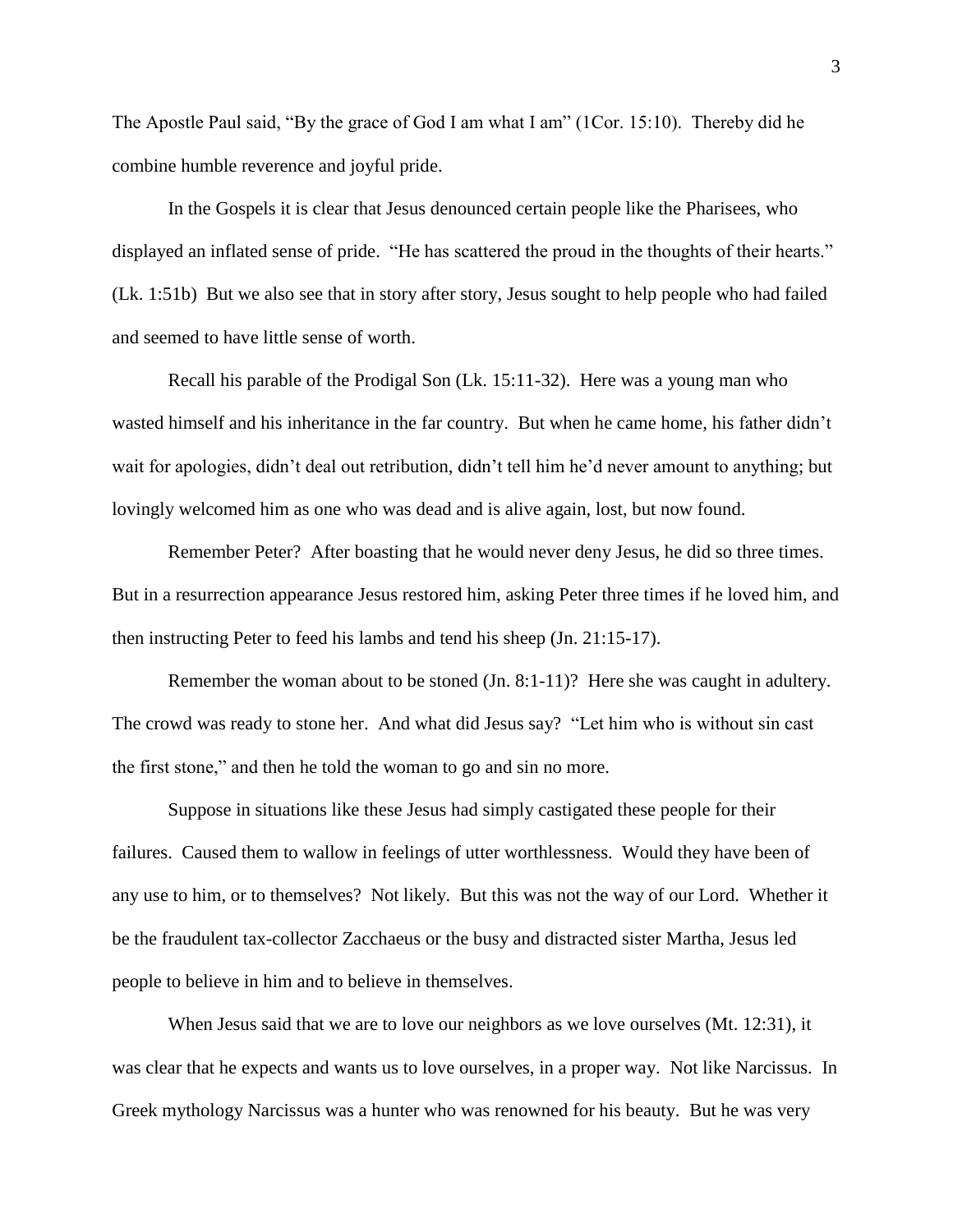proud and disdained those who loved him. As divine punishment, he fell in love with his own reflection in a pool, not realizing it was merely an image, and so he wasted away to death, unable to leave the beauty of his own reflection. So much for the creature. What about the Creator?

Apollo 11 carried to the moon a Goodwill Disc that had messages from seventy-three countries. This thin silicon disc was left in a simple cloth pouch in an aluminum case on the Sea of Tranquility in July 1969 by astronauts Neil Armstrong and Buzz Aldrin. At the top of the disc was the inscription: "Goodwill messages from around the world brought to the Moon by the astronauts of Apollo 11." And around the rim the statement: "From Planet Earth—July 1969." In tiny type etched into its surface were goodwill messages from world leaders.

The Vatican submitted a message that incorporated a text from the Bible. If you could have made the decision of a part of the Bible to send up to the moon, which would you have chosen? The Vatican submitted the text of Psalm 8, making it the first Biblical text to reach the moon. This Psalm of David begins and ends with the same phrase, "O Lord, our Lord, how majestic is your name in all the earth." It frames the content of the Psalm in the praise of the majesty of God. Then the Psalm asks a penetrating question, "What is man that you are mindful of him, and the son of man that you care for him?"

An explorer by the name of William Beebe was a good friend of President Theodore Roosevelt. Sometimes when he visited the President at Sagamore Hill, the two men would go outdoors at night to see who could first locate the Andromeda galaxy. Then, as they gazed at the tiny smudge of distant starlight, one of them would recite:

> "That is the spiral galaxy of Andromeda. It's as large as our Milky Way. It is one of 100 million galaxies. It is 750,000 light years away. It consists of 100 billion suns, each larger than our sun."

Then Roosevelt would grin and say, "Now I think we are small enough! Let's go to bed."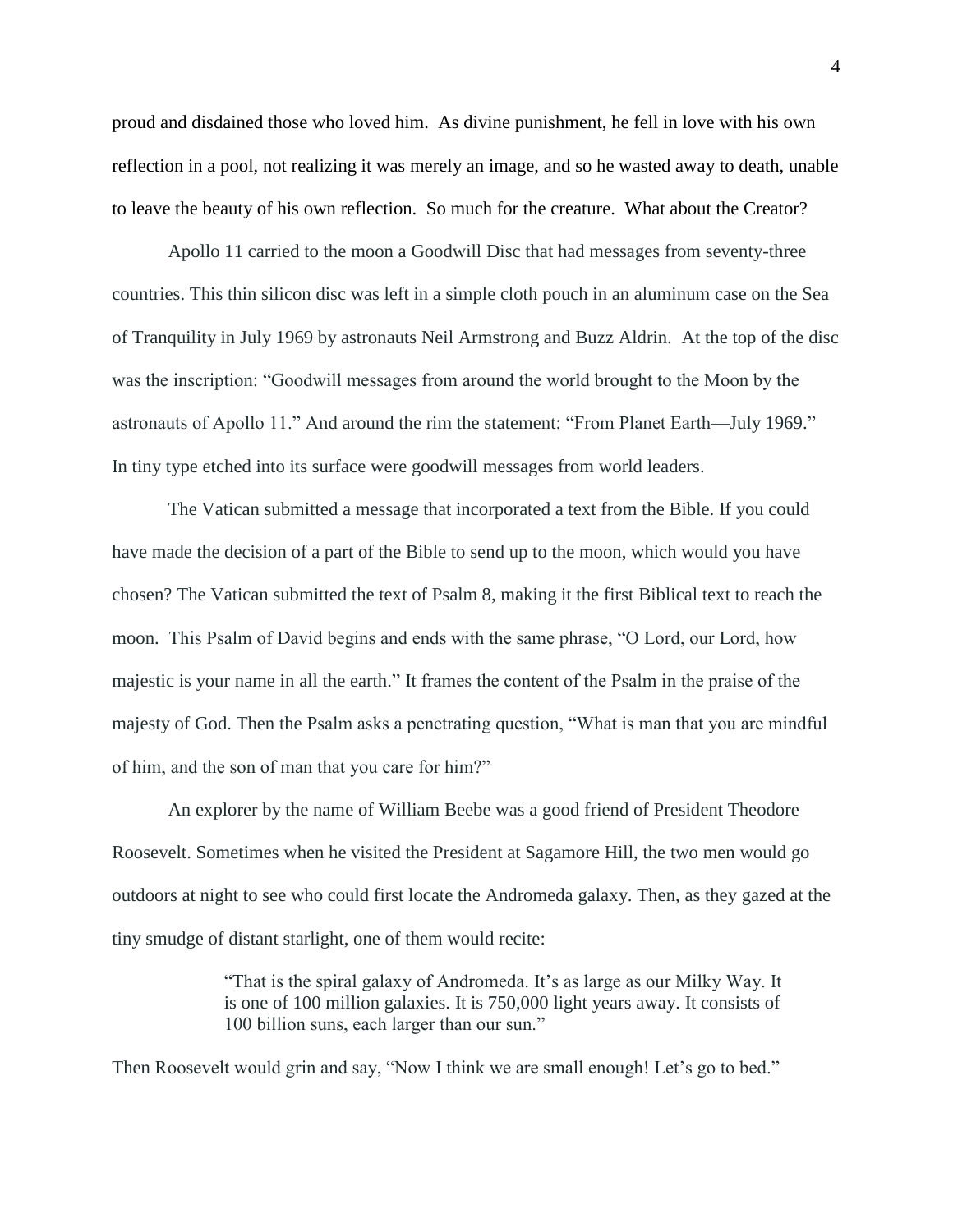So then the question—how does the God of all creation, the God of cosmic majesty how does God, the Creator, look on human beings, the creatures? And the answer:

> Yet you have made them a little lower than God, and crowned them with glory and honor. You have given them dominion over the works of your hands; you have put all things under their feet, all sheep and oxen, and also the beasts of the field, the birds of the air, and the fish of the sea, whatever passes along the paths of the seas. (8:5-8)

Wonder of wonders, though seemingly a mere speck in a vast universe, we are actually "a little lower than God" and have been crowned with glory and honor, created in the image of God. We are bestowed with dignity and granted dominion over the works of his hands.

Unfortunately, some have failed to recognize that we are indeed "a little lower than God." In fact, for some God is not even in the equation, rather "It's all about me." But here the psalmist declares that it is from God that we receive glory and honor, not from ourselves, or our families, or our schools, or our country, or anything else. If we do not see that, and if we do not recognize the boundaries which God has set, and acknowledge that God is *above* us, then the exercise of human dominion becomes simply autonomy and self-rule. Yes, God gives us a remarkable responsibility and partnership. He wants us to collaborate with him in the care of his creation.

So, my friends, our psalm can encourage us to have a healthy regard for ourselves. But sometimes we stop listening to the Word of God and hear only the voices of our misgivings, or the voices of those who only criticize us, or some other sickening voice. Or we may try to measure our worth by the wrong things—like money, success, or power—instead of resting ourselves in the gospel of God's love and grace, and the high place that we have in God's sight.